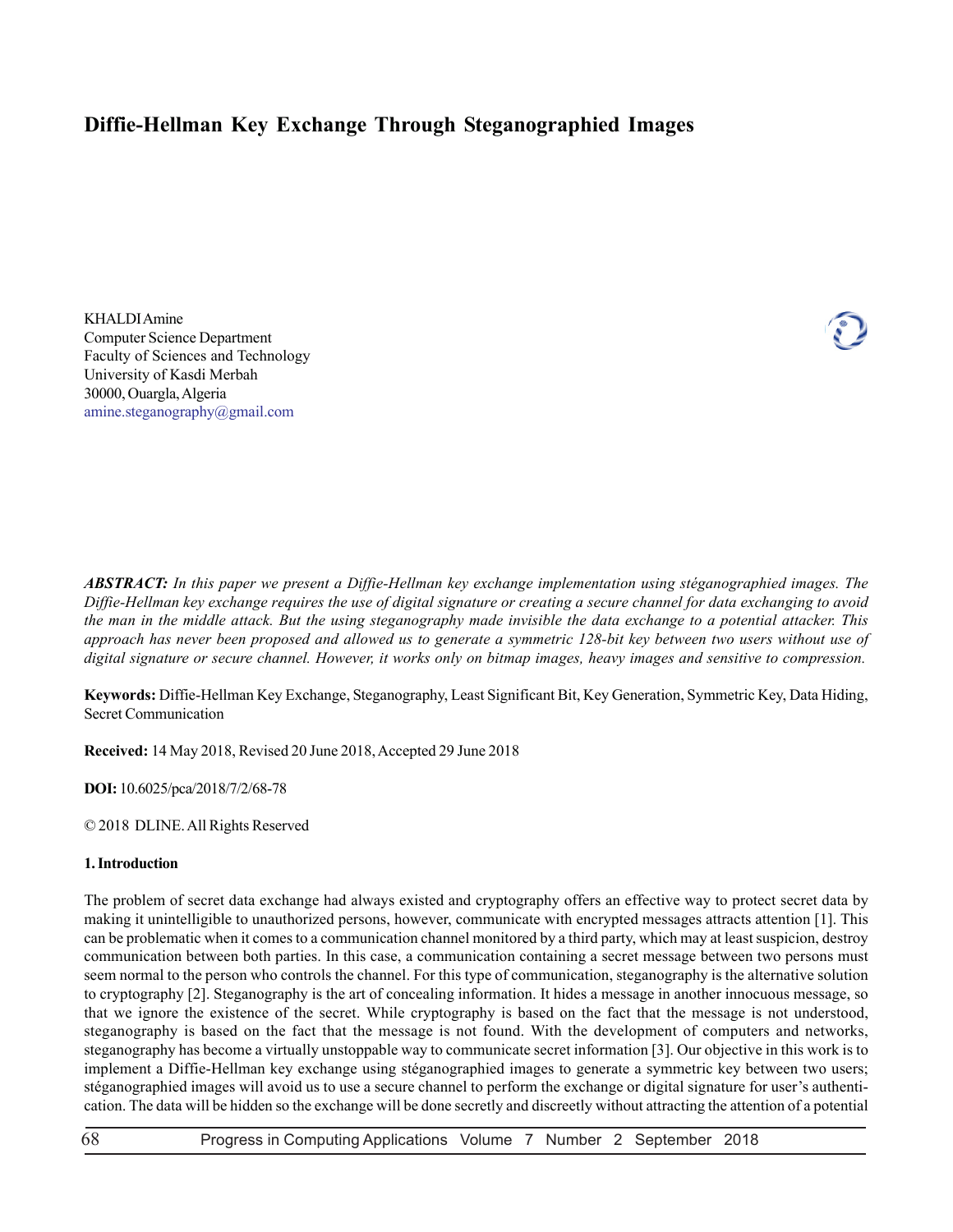is organized as follows: In section 2 we present an overview of the steganography process, its characteristics and its field of use. In Section 3, we will present the Diffie-Hellman key exchange algorithm. The application of the Diffie-Hellman key exchange through stéganographied images is presented in section 4, and finally, conclusions from the work are drawn and further research work is suggested.

# **2. Steganography**

## **2.1 Definition**

Steganography is the art of information hiding [4]. Unlike cryptography, steganography does not aim to secure a communication, but to hide its existence « Fig.1 ». In some situations, transmit encrypted data will be deemed suspect. Actually, more and more countries are developing strong restriction on the length of cryptographic keys and cryptography in itself. The renewed current interest for steganography comes from these restrictions on cryptography. Generally, steganography arrives in strengthening to the data encryption. To ensure maximum confidentiality, data is first encrypted before it is hidden using a steganographic process. Steganography therefore aims to maintain a secure communications without attracting the attention.



Figure 1. Steganography process

# **2.2 Use of Steganography**

Previously, the messages were written on the shaved head of a slave. Once her hair was pushed, he could convey the message without being worried. Other well known methods have emerged thereafter. Thus, invisible ink had great success in the last few decades. The idea was to write the message to remain secret invisible ink (lemon juice) and then write a clearly visible ink message to innocuous content [5]. At destination, special treatment allowed to recover the message. Currently, steganography is applied to digital media (audio, video or image) it represents the ideal media for transmitting information. With the spread of the Internet, the volume of data it represents is very important. The attacks of September 11, 2001 have revived the interest of academic and professional for steganography. The use of steganographic techniques for organizing these misdeeds would be the main factor.

## **2.3 Steganography Protocols**

There are three types of steganography protocols, closely matching that exist in cryptography.

• Pure steganography [6] is a system in which the data concealing secret lies only in the algorithm used for this purpose« Figure 2 ». The discovery of this algorithm breaks the concealment of communication.





Progress in Computing Applications Volume 7 Number 2 September 2018 69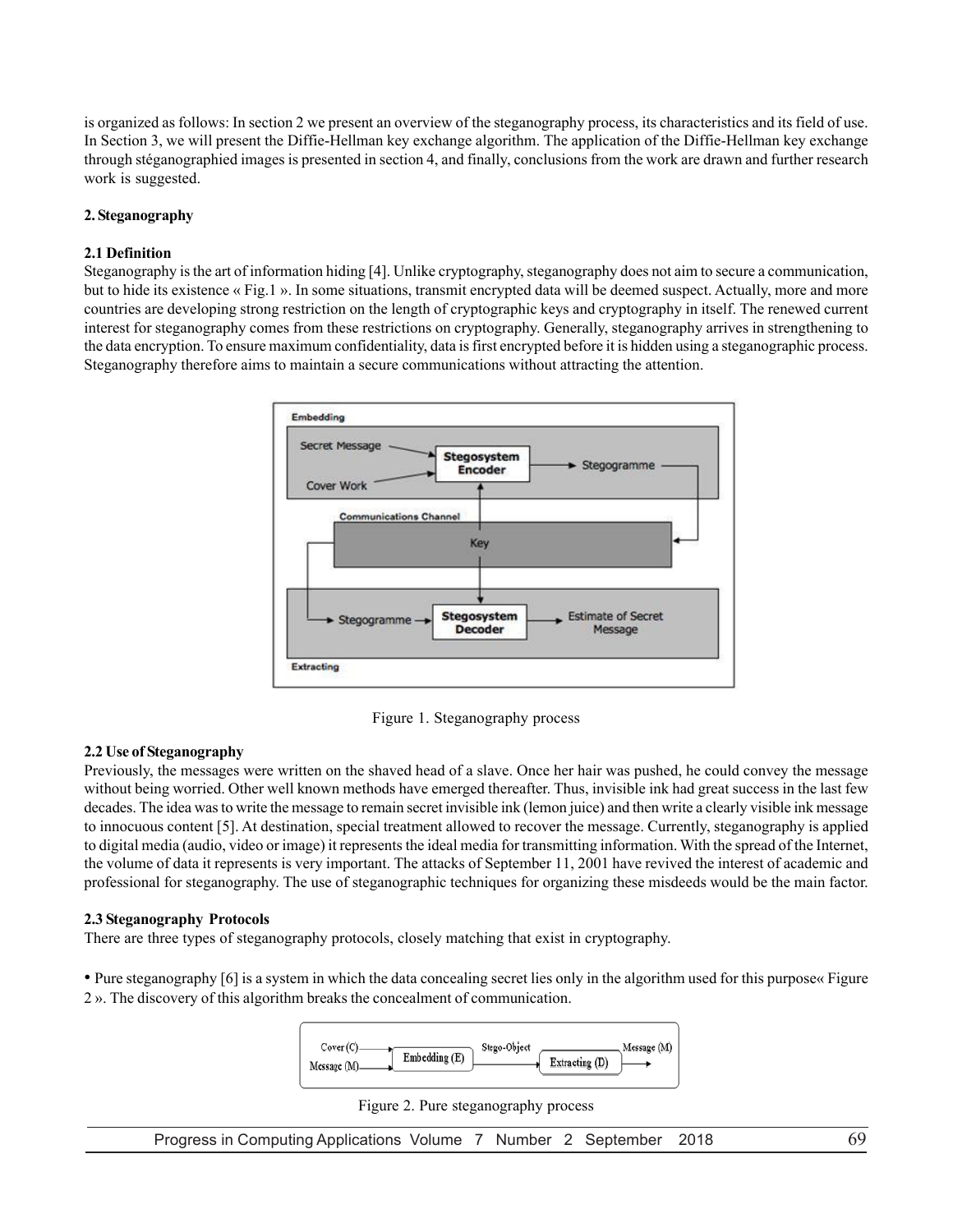attacker. The remainder of the paper

• Secret key steganography [7] is similar to symmetric cryptography, the exchange of confidential data requires, first, the exchange of a secret key and it is therefore necessary to have a secure channel, or meet in person our interlocutor, to be sure that the key is not compromised. This key is used during the steganography process« Figure 3 ».



Figure 3. Secret key steganography process

• Public key steganography [8] is similar to the asymmetric cryptography. The person, who wants to send data to another party, without arousing suspicion, will use the public key of this person« Figure 4 ». The public key is known to everyone, there will be no need for prior exchange. The person receiving this message will be the only one able to extract its content using its private key.



Figure 4. Public key steganography process

# **2.4 Characteristics**

Three criteria [9] are used to classify the steganographic algorithms: The capacity, transparency and robustness « Fig.5 ». These three requirements cannot be maximized simultaneously. Each will influence the other.

- The capacity corresponds to the mass of data which can be inserted in a container, in relation to its size.
- Transparency quantifying the noise generated by the concealment process and the invisibility of our message.

• Finally, the robustness specifies the capacity of our message to remain intact if the container is changed (Filtering, compression).



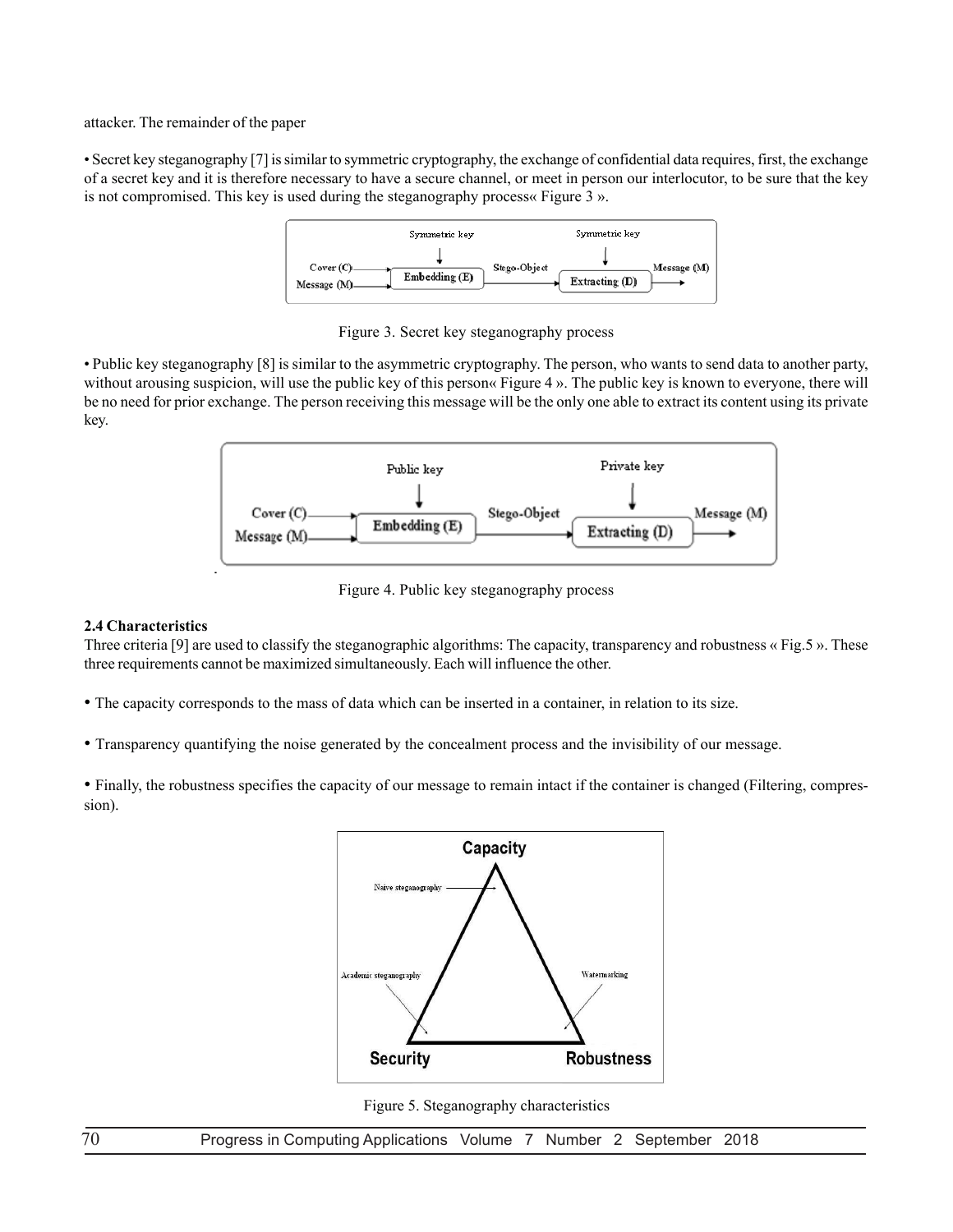## **2.5 Steganographic Tools**

• The tools of naive said steganography correspond to the majority of tools available online. They hide the information in the containers without really worrying about the ease of detecting the data or the influences that these data can have on the container from a statistical point of view.

• Academic steganography tools are developed by research teams. Their goal is to evolve in parallel with steganalysis technics. Their main objective is to achieve fully transparent algorithms (for current methods).Recent research focuses on maximizing the available space concealment.

• Finally, the watermarking tools, mainly used for copyright protection, are mainly developed to have a high robustness. Unlike steganography, their opponents are the active type. The contents of watermarking does not interest them, their objective is to remove it.

## **2.6 Steganography Domain**

Steganography is divided into two areas, spatial and frequency domain. In the special domain, the secret message is inserted into the pixels of the image while in the frequency domain, the pixels are converted into coefficients, and the secret message is inserted into these coefficients

## **2.6.1 Spatial Domain**

Steganography in spatial domain [10] consist to change the pixels values of the image. The LSB algorithm is one of the simplest and most widespread techniques. In the LSB we hide a secret message in the lower bits of the pixels of the image, so that the distortions introduced by the insertion process are not noticeable to the human eye.

#### **2.6.2 Frequency Domain**

In the frequency domain [11] the message is inserted into the transformed coefficients of the image, which has the effect of providing more robustness against attacks. The frequency steganography is an essential technique of concealing secret information and nowadays, most steganographic systems operate in the frequency domain.

## **3 Diffie-Hellman Key Exchanges**

Cryptology is a science that combines cryptography and cryptanalysis. Generally, encryption methods require encryption keys. An encryption key is a set of values that can encode and decode data. The exchange of a secret key is fundamental in cryptography. While encrypting a large amount of data can be done only with the secret key encryption, especially if this exchange takes place in real time because of the slow public key ciphers. Now the challenge is to communicate a transmitter of the encryption key *A* to a destination *B* without a third person *E* can intercept it. This is where the Diffie-Hellman protocol involved [12]. The exchange of Diffie-Hellman key was developed by both authors (Whitfield Diffie and Martin Hellman) in 1976, he proposed to *A* and *B* to define a secret key even if *E* listens to their communication.

## **3.1 Diffie-Hellman Algorithm**

It is therefore, as required by many protocols, exchange between two parties *A* and *B* a secret key *K* of size t [13]. For that A and *B* have a finite cyclic group *G* and a generator of this group. Take for example the multiplicative group  $G(Z/pZ)$ <sup>\*</sup> where *p* is a prime number and a generating element of this group. Here is how the exchange is schematically «Figure 6». The calculations are shown in the group *G*, so in our example modulo *p*.

- *A* chooses an integer a such that  $1 \le a \le p 1$  and keeps it secret.
- *A* sends  $(g^a \mod p)$  to *B* (calculated in the group, so here *modulo p*).
- *B* chooses an integer *b* such that  $1 \le b \le p 1$  and keeps it secret.
- *B* sends  $(g^b \mod p)$  to A.
- *A* calculates  $s = B^a \mod p$ .
- *B* calculates  $s = A^b \mod p$ .
- *A* and *B* now have the same *s*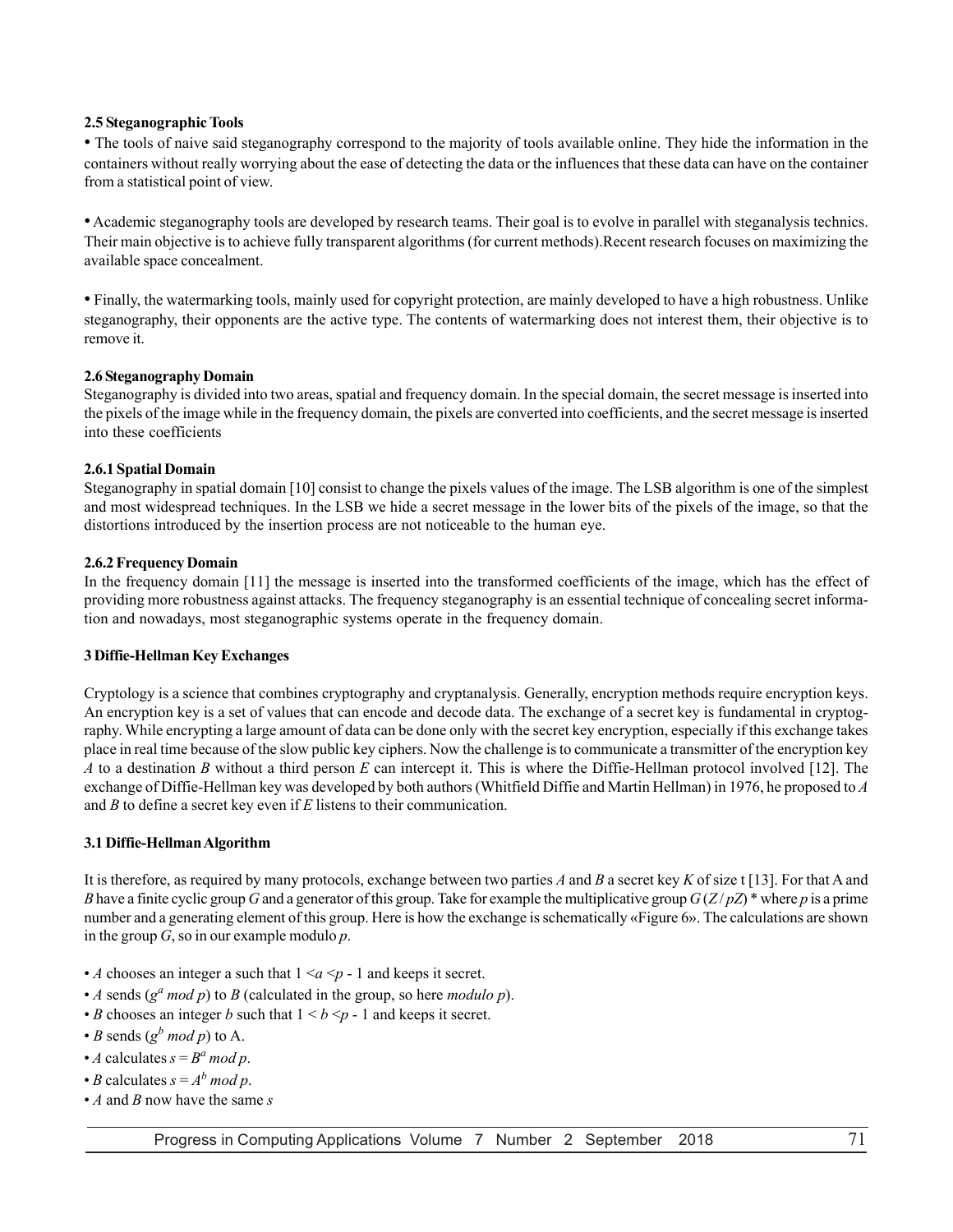

Figure 6. The Diffie-Hellman key exchange

If a third person, for example E, listening to transmissions from A and B. In this case E has access to p, g,  $g^a$  mod p and  $g^b$  mod p. In this case, one wonders why it is not possible for *E* to calculate a or b to obtain the secret key. It may apparently seem simple to calculate  $a = log_{g}(g^{a})$  or  $b = log_{g}(g^{b})$ . But this is not the case because we work here in *mod p*. This involves calculating a discrete logarithm. Or bitter literature, there is no quick solution to this day to calculate. *E* is therefore unable to determine  $(g^a \mod p)^b \mod p$ *p*.

*P* must be large enough to prevent an exhaustive search [14]. Currently, using a prime number p of the order of 500-1024 numbers and a and b of the order of 100 numbers, it is impossible to determine the secret key, even with the best algorithms for solving discrete logarithm. To use this system you must build multiplicative groups (*Z* / *pZ*) \*, prime numbers *p* and in each case a group of generating element (or at least a generator under a large group). For example SSH protocol uses numbers Sophie Germain to build these.

# **3.2 Weakness of the Diffie-Hellman Key Exchange**

The biggest problem when using the Diffie-Hellman key exchange is the attack of the man in the middle [15]. This attack allows an attacker *E* to insert in the communication between *A* and *B*, he create a common key with *A* and do the same with *B*. So *A* and *B* think that they communicate directly when in reality each therefore communicates with E. In this attack *E* exploits a lack of identification between *A* with *B*. The protocol Station to Station (STS) for example combine the Diffie-Hellman key exchange with the public key signature, ensuring mutual authentication of the two parties so as to avoid the attack man in the middle.

# **4. Diffie-Hellman Key Exchange Applications**

# **4.1 Programming Language**

To implement our application we used the Java language, Java is a general programming language developed by Sun Microsystems its syntax is close to the C [16]. Its characteristics and its rich ecosystem and its community have enabled it to be widely used for the development of very disparate types of applications. Java is particularly widely used for the development of business and mobile applications. We chose this language for several reasons:

- 97% of business machines have a JVM installed
- Java is downloaded over a billion times each year
- There are over 9 million Java developers worldwide
- Java is one of the most used languages in the world
- More than 3 billion mobile devices can implement Java
- More than 1.4 billion smart cards using Java are produced each year

# **4.2 LSB Method (Least Significant Bit)**

72 Progress in Computing Applications Volume 7 Number 2 September 2018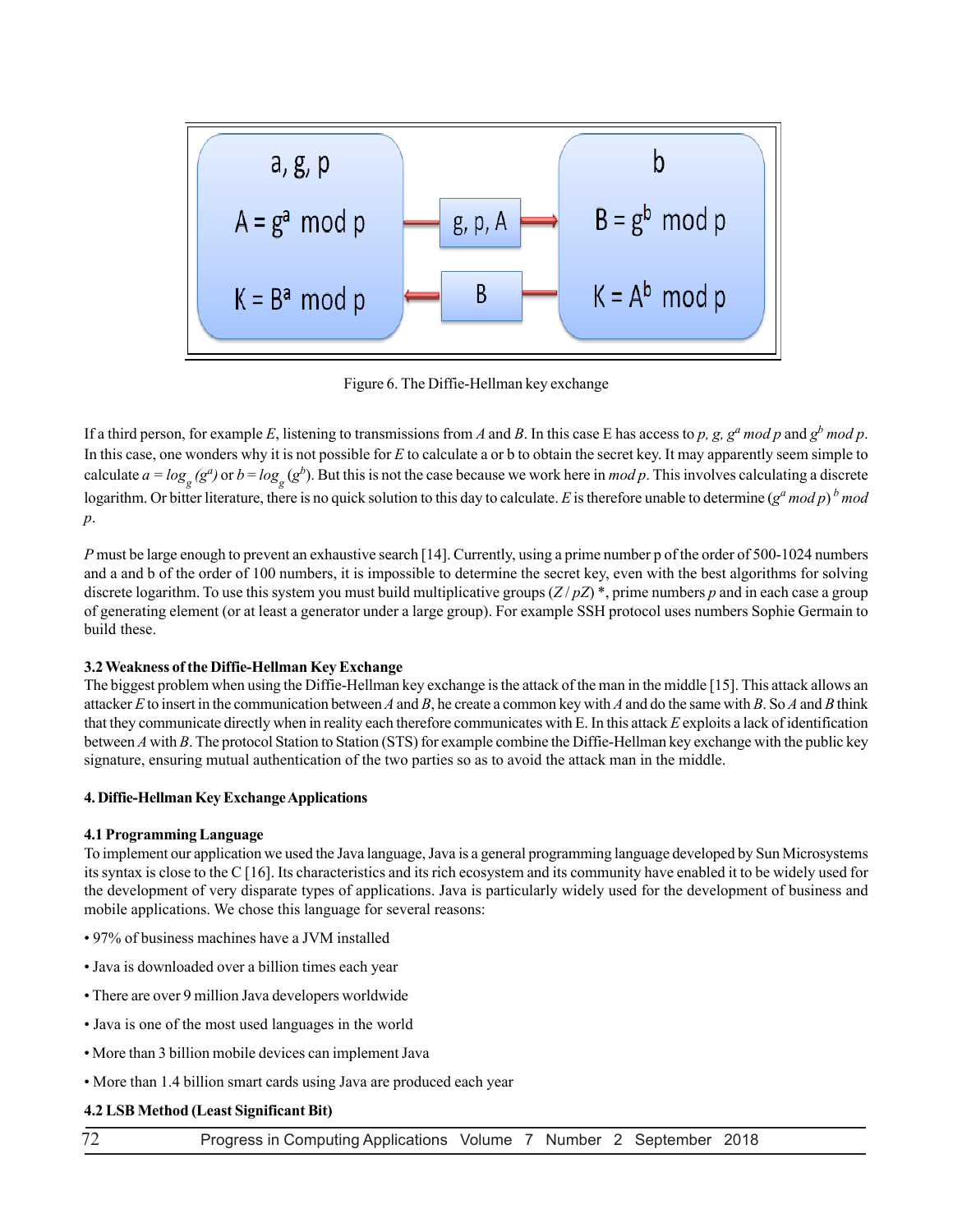The LSB method [17] used substitutes the two significant bits of the pixels values coding an image « Figure 7 ». A Bitmap image is an array consisting of a set of pixels. For each pixel, the color is coded with three bytes: one for red, one for green and one for blue [18]. Each byte indicates the intensity of the corresponding color, on a level from 0 to 255. Move from one level *N* to a level N - n, where n is very small changes slightly the color and this is precisely on which is based LSB method. If we takes a byte corresponding to one of the three colors of a pixel (for example 01101011), and we change the last bit, it does not change much the color [19]. In our example (01101011), 1 corresponds to the least significant bit. The idea is to replace the least significant bit by that information that we wish to conceal.



Figure 7. Least significant bit process

## **4.3 Key exchange process**

In our application, the user begins by connecting via a user name and an IP address « Figure 8 », the list of users connected to the network is shown to him. Then, he selects the user with whom he wishes to exchange a key and an image to be transmitted.

| Application D'échange De Clés Diffie Hellmen<br>$\Box$<br>$\times$ |                     |                                                                                            |  |  |
|--------------------------------------------------------------------|---------------------|--------------------------------------------------------------------------------------------|--|--|
| Bienvenue : Khaldi Amine Macesse IP : 127.0.0.1                    |                     | Deconnect<br><b>Show History</b>                                                           |  |  |
| Image:                                                             | Supprimer<br>Browse | List Clients Connecter :<br>All<br>Dlli Abderazzak/@127.0.0.1<br>Benzina Moatez/@127.0.0.1 |  |  |
| jLabel <sub>2</sub><br>-Valeur Final "\$" :-                       | Échange<br>Message: | Send Message                                                                               |  |  |
| [SERVER > Me] : Login Successful<br>[SERVER > Me] : Signup Failed  |                     |                                                                                            |  |  |

Figure 8. Main application interface

Once these parameters chosen and approved, a tripling of prime numbers *P*, *Q* and a is generated, *A* is calculated ( $A = P^a$ % *Q*). The triple *A, P* and *Q* are then hidden by the LSB steganography algorithm in the previously selected image by the LSB algorithm and transmitted to the user  $B \ltimes F$ igure 9 ».

Upon receipt of the image, *B* extract the triple *A*, *P* and *Q*, then it generates a prime number *b* and calculates *B* ( $B = P^b$  % *Q*), the result is hidden by the *LSB* algorithm in the image and transmits to *A*.

Progress in Computing Applications Volume 7 Number 2 September 2018 73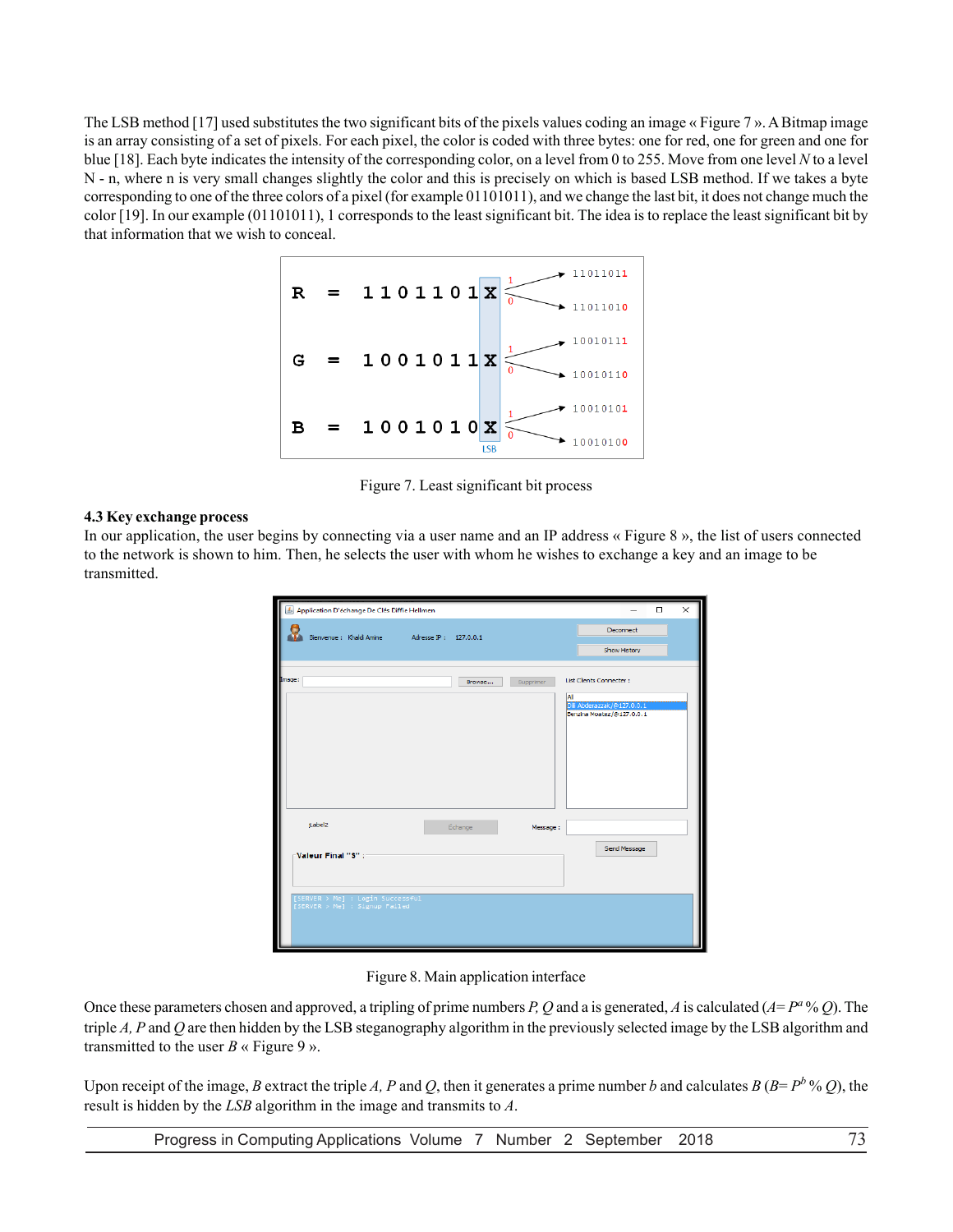After these exchanges, both part *A* and *B* have all the necessary information to calculate the key "*S*". User *B* will calculates  $S =$  $A^b$  % *Q* and user *B* calculates  $S = B^a$  % *Q*. The calculated key will be identical for both users « Figure 10».



Figure 9. Diffie-Hellman key exchange algorithm

A hash is done on the key *S* using the MD5 algorithm [20] which allows us to obtain a 256-bit key. The hash of the same message still generates the same result we so the same key will be generated.

Before any transmission a digital watermarking is performed on the image, it allows us to label the right corner of the image. The receiver should check this watermark before any extraction to prevent any rotation of the image, if the watermark is not on the right corner the receiver will rotate the image before data extraction. This mechanism makes our steganography invariant to rotation.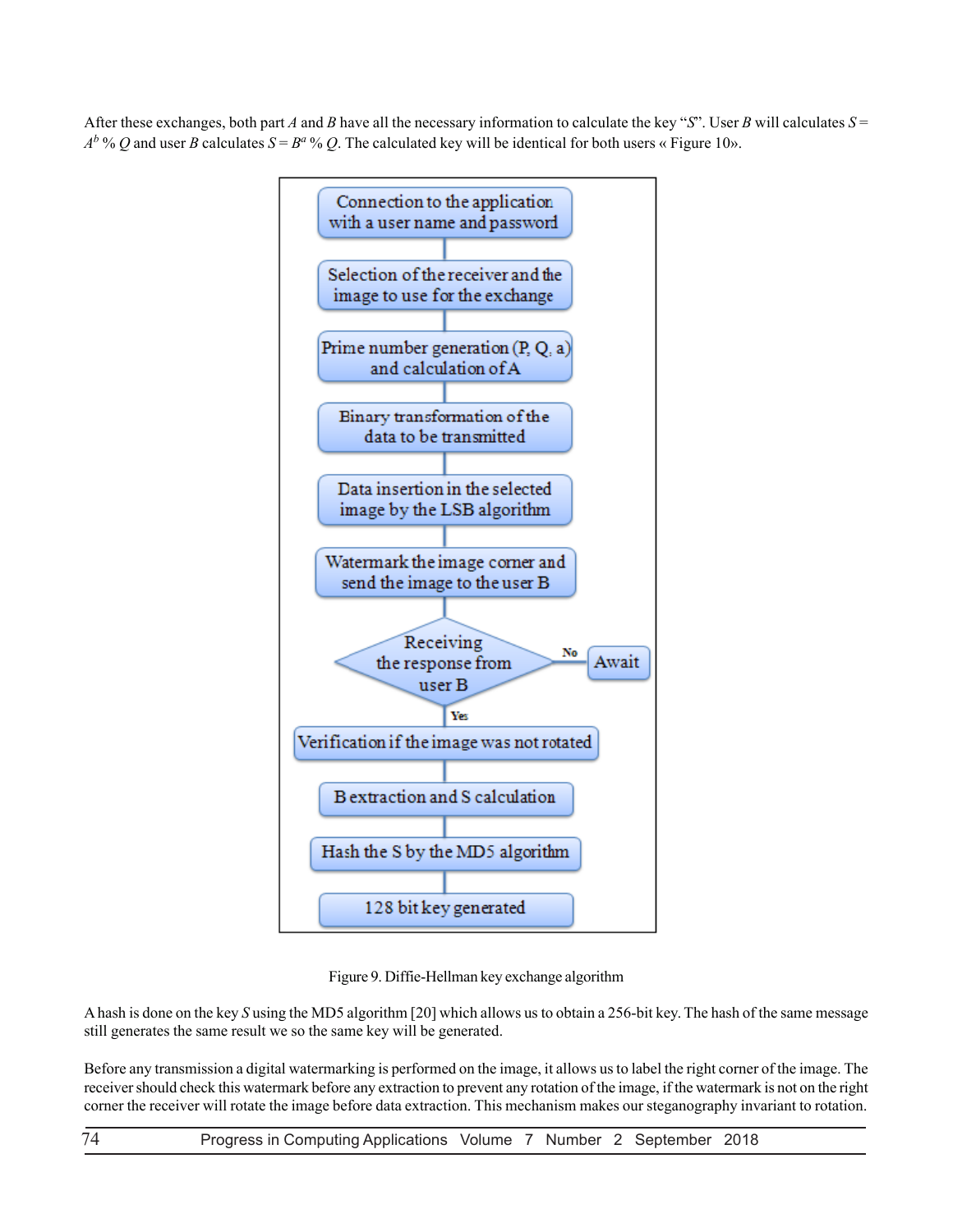| policidos. Discharga Dx Ctis Diffu: Heliman    |                                                         | (a) Application Discharge De Oils Diffic Helmeen |                               |
|------------------------------------------------|---------------------------------------------------------|--------------------------------------------------|-------------------------------|
| ARMA 21 201 201 1 4<br><b>Renatur / Severa</b> | General.<br><b>Show Helena</b>                          | Several Didamas<br>Adverse 07     091 349.176    | December<br><b>Bouttota's</b> |
| <b>Book  Libraries</b>                         | List Clarific Connector 1<br>DW-Noter scary@202 20013.4 | Circombillionsympy [ hm. ] have undertooner      | <b>TABLE TO BE</b>            |
|                                                |                                                         |                                                  |                               |
| arva<br>Edward<br><b>Newspaper</b>             |                                                         | arus<br><b>Edwar</b><br>Telephone                |                               |
| Valeur Final "6" /                             | <b>SANCRAHOLDS</b>                                      | Valeur Pinal "\$" :                              | <b>Stret Renouge</b>          |
| FA413F0ED18D91DEC5E0A066F08118EC               |                                                         | FA413F0ED18D91DEC5E0A066F08118EC                 |                               |
| <b>CARACIAN AND SALE</b>                       |                                                         | <b>Cast The Lines Wilson</b>                     |                               |
|                                                |                                                         |                                                  |                               |

Figure 10. Key generation

This application provides a reasonable calculation time and the changes to the image are not perceptible « Fig.11 », however, it only uses Bitmap images that are heavy images and little used today. We worked on images that are not compressed. If our image is compressed in a destructive format like JPEG, concealed information will be lost.



 $(a)$  (b)

Figure 11. Steganography transparency. (a) The original image. (b) The stéganographied image

# **5. Conclusion**

In this paper we have presented a new approach for the Diffie-Hellman key exchange, this exchange requires the establishment of a secure channel or a digital signature for authenticating users and avoid a man in the middle attack, the use of steganography allowed us to realize the information transfer and the establishment of a symmetric key discreetly and secretly. This application modifies the last significant bit values (RGB) of a bitmap file, to improve this application we could use a JPEG file and hide the message in the DCT coefficients of this file, these images are more used and more widespread on the Internet.

Progress in Computing Applications Volume 7 Number 2 September 2018 75